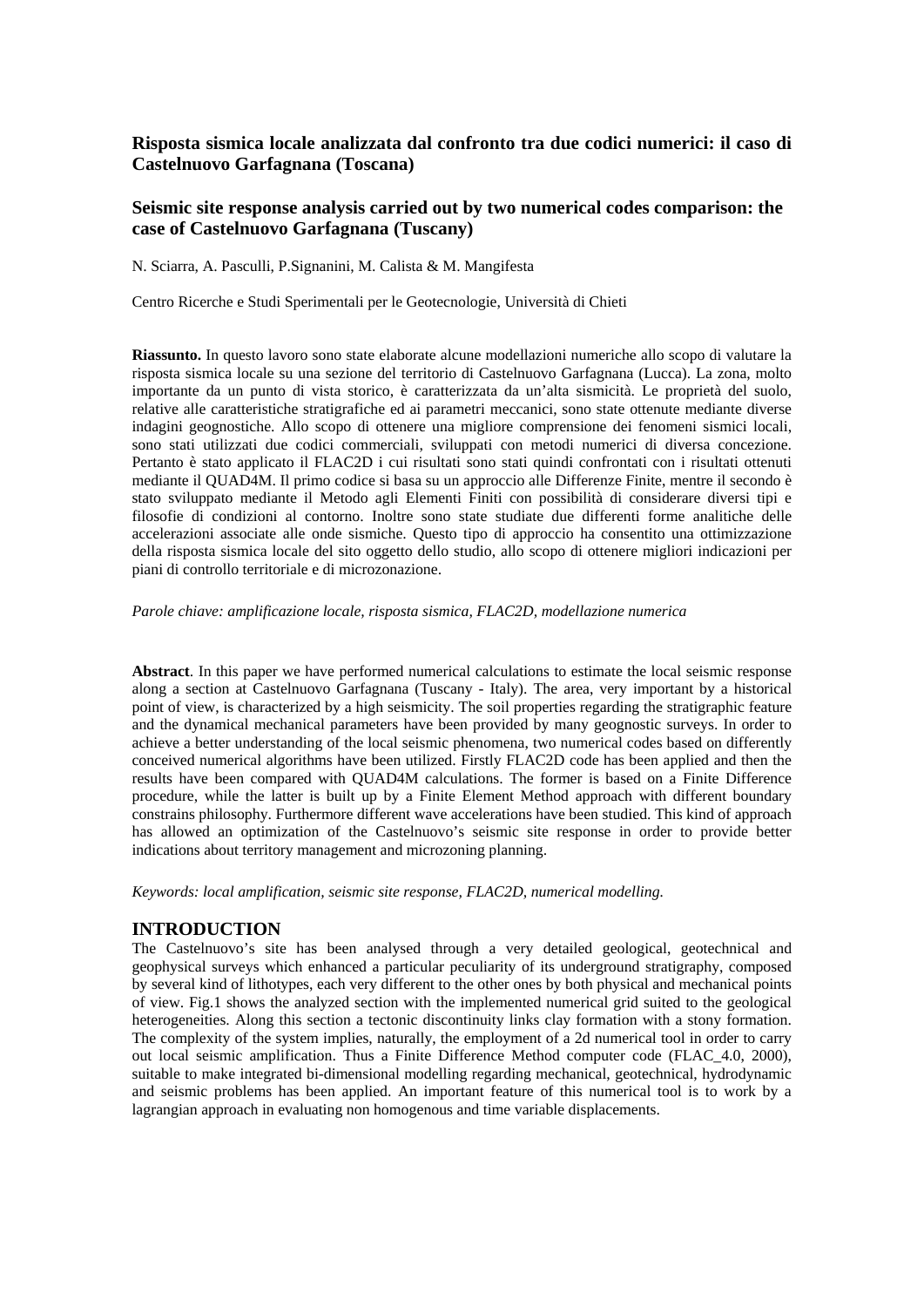

Fig. 1. Simplified modelling section with monitored points labeled A-H. Fig. 1. Sezione semplificata di modellazione con indicati i punti monitorati.

The dynamic numerical modelling by FLAC implies, besides the identification of the most appropriate constitutive equations (linear and non linear elasticity, perfect plasticity and so on), to fix the value of some other parameters and characteristics like for example:

- global damping depending on the material type, on the system morphologies, on the "radiation term" through the boundaries, on the seismic wave: among others different options, "local damping" for wave with a simplified shape or "Rayleigh damping" for a more realistic simulation, as in our cases, are available;

- the setting of non congruent volumetric strain accumulation (baseline correction);

- "G modulus degradation" due to the different deformation level of numerical grid.

Fig. 2 shows system constrains and the three different selected directions of the seismic waves input as well. The employed accelerogram regarded a 5.5 magnitude earthquake 4.2 km in depth (PERGALANI et al., 2000; FERRINI et al., 2001) fig. 3. Conformally with the Italian Earthquake Catalogue (GRUPPO DI LAVORO CPTI, 1999), seismic inputs have been defined as the uniform probability spectrum characterized by a 475 years recurrence time (FERRINI et al., 2001). Then, seismic inputs have been calculated considering the influence of seismogenetic bordering areas as well (SCANDONE, 1999), in accordance with the attenuation law due to SABETTA  $&$  PUGLIESE (1996). Tables 1 and 2 show the numerical values of the parameters included in the calculations. From table 2, on the base of an exponential correlation law, variations of the  $G/G<sub>o</sub>$  ratio and the D damping numerical values, utilized by the "equivalent linear model" implemented in FLAC, have been deduced as a function of the shear strain  $\gamma$ , equations 1-4:

sandstone: 
$$
\frac{G}{G_o} = \frac{1}{1 + 10 \cdot \gamma^{0.98}}; \qquad D = 1.2 \cdot 10^6 \cdot e^{-17 \frac{G}{G_o}}
$$
(1)

$$
fractured : \frac{G}{G_0} = \frac{1}{1 + 65 \cdot \gamma^{1.26}}; \qquad D = 17 \cdot (1 + 0.2 \cdot \gamma)^{-1.2}
$$
 (2)

*alluvium deposits ancient* , *lacustrine clay fluvio* , − :  $\frac{G}{G_O} = \frac{1}{1 + 65 \cdot \gamma^{1.15}}$ 1  $+ 65. \gamma$  $\frac{8}{G_o}$  = *G* ;  $D = 25 \cdot e^{-1.6} G_{\circ}$ *G*  $D = 25 \cdot e$  $-2.26$  $= 25.$ 2.26  $25 \cdot e$   $G_o$  (3)

$$
recentalluvium: \quad \frac{G}{G_o} = \frac{1}{1 + 16 \cdot \gamma \cdot (1.2 + 10^{-20} \cdot \gamma)}; \quad D = 0.8 + 18 \cdot (1 + 0.15 \cdot \gamma^{-0.9})^{-0.75} \tag{4}
$$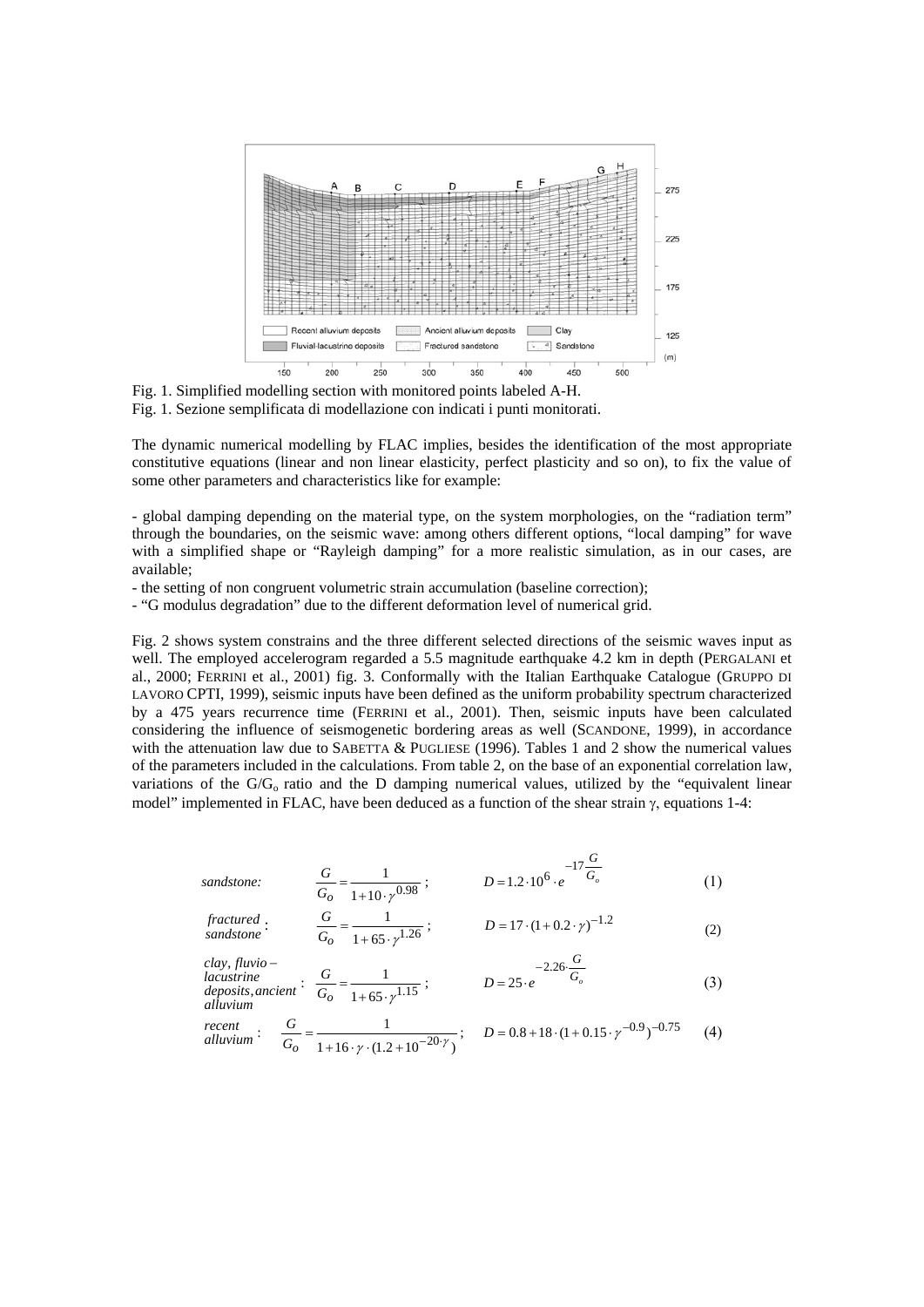

Fig. 2. FLAC numerical gridding with boundary viscous conditions and the selected directions of the seismic inputs.

Fig. 2. Griglia numerica utilizzata con il FLAC considerando condizioni al contorno viscose e differenti direzioni dell'input sismico



Fig. 3. Input accelerogram (a); normal and deconvoluted inputs spectra (b). Fig. 3. Accelerogramma di input (a); spettri di input normali e deconvoluti (b)

Tab. 1. Physical and mechanical parameters:  $V_s$  (shear wave velocity);  $\gamma_n$  (unit weight); ν (Poisson's coefficient);  $G_0$  (initial shear stiffness modulus).

Tab. 1. Parametri fisici e meccanici: V<sub>s</sub> (velocità onde di taglio); γ<sub>n</sub> (peso di volume); ν (coefficiente di Poisson);  $G<sub>o</sub>$  (modulo di rigidezza iniziale al taglio).

| Litotype                    | $V_s$ (m/s) | $\gamma_n$ (kN/m <sup>3</sup> ) | ν   | $G_0(MPa)$ |
|-----------------------------|-------------|---------------------------------|-----|------------|
| Sandstone                   | 1000        | 25                              | .4  | 2100       |
| Fractured sandstone         | 600         | 23                              | .4  | 756        |
| Clay                        | 800         | 21                              | .4  | 1344       |
| Fluvial-lacustrine deposits | 500         | 21                              | .44 | 525        |
| Ancient alluvium            | 380         | 19                              | .44 | 274.4      |
| Recent alluvium             | $250 - 300$ |                                 |     | 143.7      |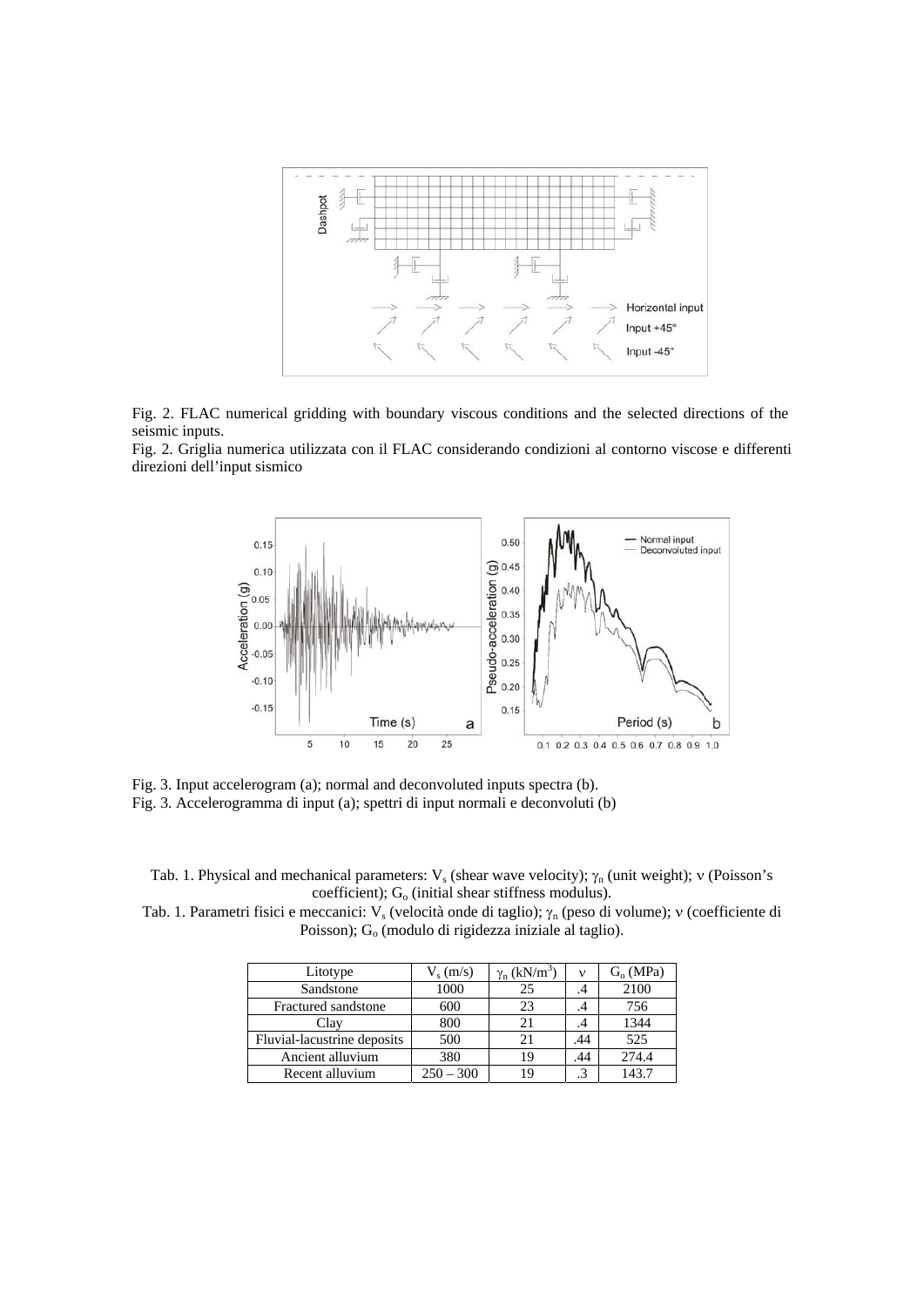Tab. 2: Values of stiffness (G normalized by  $G_0$ ) and of internal damping coefficient  $\xi$  (%) functions of the shear strain  $\gamma$  (%).

| Geological Formation                                      | Shear strain     |       |      |      |      |      |  |  |  |
|-----------------------------------------------------------|------------------|-------|------|------|------|------|--|--|--|
|                                                           | (γ %)            |       |      |      |      |      |  |  |  |
|                                                           |                  | .0001 | .001 | .01  |      |      |  |  |  |
| Sandstone                                                 | $G/G_0$          |       |      | 0.8  | 0.75 |      |  |  |  |
|                                                           | $\xi(%)$         | 0.05  | 0.05 | 1.5  | 4    |      |  |  |  |
| Fractured sandstone                                       | G/G <sub>o</sub> |       |      | 0.77 | 0.35 |      |  |  |  |
|                                                           | ξ (%)            | 0.05  | 0.05 | 2    | 8    |      |  |  |  |
| Clay, Fluvial-lacustrine<br>deposits, ancient<br>alluvium | G/G <sub>o</sub> | 1     | .97  | .75  | .17  | .015 |  |  |  |
|                                                           | (%)              | 2.6   | 2.7  | 4.5  | 16   | 22   |  |  |  |
| Recent Alluvium                                           | G/G <sub>o</sub> | .98   | .95  | .78  | .38  | .06  |  |  |  |
|                                                           | (%)              | .95   | 1.5  | 3.9  | 10.8 | 17   |  |  |  |

Tab. 2. Valori della rigidezza (G normalizzato rispetto a  $G_0$ ) e del coefficiente di smorzamento interno ξ (%) funzioni della deformazione al taglio γ (%).

## **FLAC CODE VALIDATION**

To test capability in analyzing sites dynamical response, a simple FLAC modeling has been compared with the results obtained by QUAD4M (HUDSON et al., 1994), a much more widely applied code in the seismic analysis field, based on Finite Element Method approach. The testing section was built up by two horizontal layer: an upper recent alluvium deposits on a lower intact bedrock, (fig. 4). Two different kind of seismic inputs have been successively applied: a simple harmonic wave (fig. 5a) and then a more realistic seismic input, fig. 5b. The following equations are the related accelerograms:

$$
a = 0.2\sin(2\pi t) \tag{5}
$$

$$
a = \sqrt{0.375}e^{-2.2t} \times 10^{8.0} \times \sin(6\pi t)
$$
 (6)

Further, to compare the two code results, three different points, labeled as 1, 2 and 3 (fig.4), have been virtually "monitored" by an amplification point of view. Regarding the first type of seismic input, equation (5), FLAC response, displayed in fig. 6, shows two set of spikes, one at 0.4 s period and the other at 1 s period.

The results obtained by QUAD4M, considering seismic input just applied only on the base of the section shows a spike at 1 s period as well, whose amplitude is comparable to the corresponding FLAC value, while at  $0.4$  s period the spike value is very low and actually it is absent, fig. 7a. Calculated amplifications at points 1 and 3 by FLAC are coincident, while at point 2 the amplification is slightly higher than the others. Anyway the maximum pseudo-acceleration value oscillates around 2.4g. Applying seismic inputs on both the base and the lateral boundary of the simplified section, QUAD4M results display spikes at high frequency as well and a clear differentiation of the seismic response at points 1 and 3 which are, however, deamplified, while the central point 2 is extremely amplified (around 2.9g), fig. 7b. About results obtained by a more actual seismic input, equation (6), maximum acceleration value calculated by FLAC is 5.9g at the central point and 3g at the external points, fig. 8. Although QUAD4M application shows a similar differentiation among calculated amplification values at the three points, a lower value (5.0g) at the central point is obtained, fig. 9a. If seismic input is applied laterally, as well, QUAD4M maximum pseudo-accelerations are clearly higher, fig. 9b.

From the previous discussion it follows that the modeling difference between the two codes depends essentially on how the lateral boundaries are considered. FLAC uses the quiet-boundary scheme proposed by LYSMER (1978) involving dashpots attached independently to the boundary in the normal and shear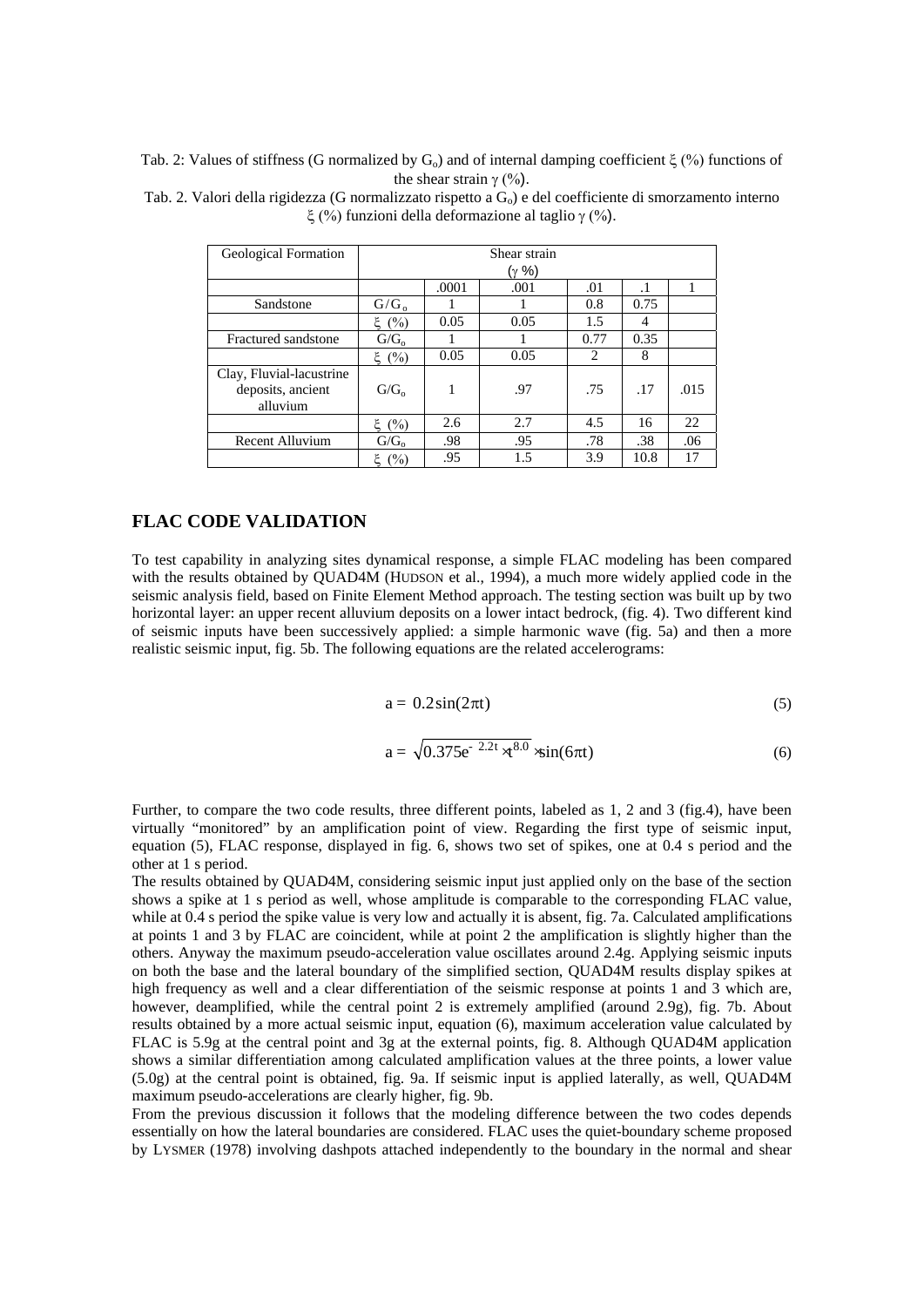direction; while QUAD4M considers the "borders grids" as finite elements similarly to the other ones without any further specific constrains. In order to obtain similar results it would be necessary to work, each time, on lateral boundary of the models.



Fig. 4. Simplified testing section utilized to compare FLAC and QUAD4M results obtained at the three selected monitored points labeled 1, 2, 3.

Fig. 4. Sezione semplificata utilizzata per il confronto tra i risultati ottenuti con il FLAC ed il QUAD4M nei punti 1, 2, 3, selezionati per il monitoraggio.



Fig. 5. Wave shapes of the comparison analysis: a) equation (5); b) equation (6). Fig. 5. Forme delle onde utilizzate per le analisi di confronto:a) equazione (5); b) equazione (6).



Fig. 6. FLAC spectra related to equation (5) with the evidence of identical responses of points 1 and 3. Fig. 6. Spettri del FLAC relativi all'equazione (5) che evidenziano la similitudine di risposta tra i punti 1 e 3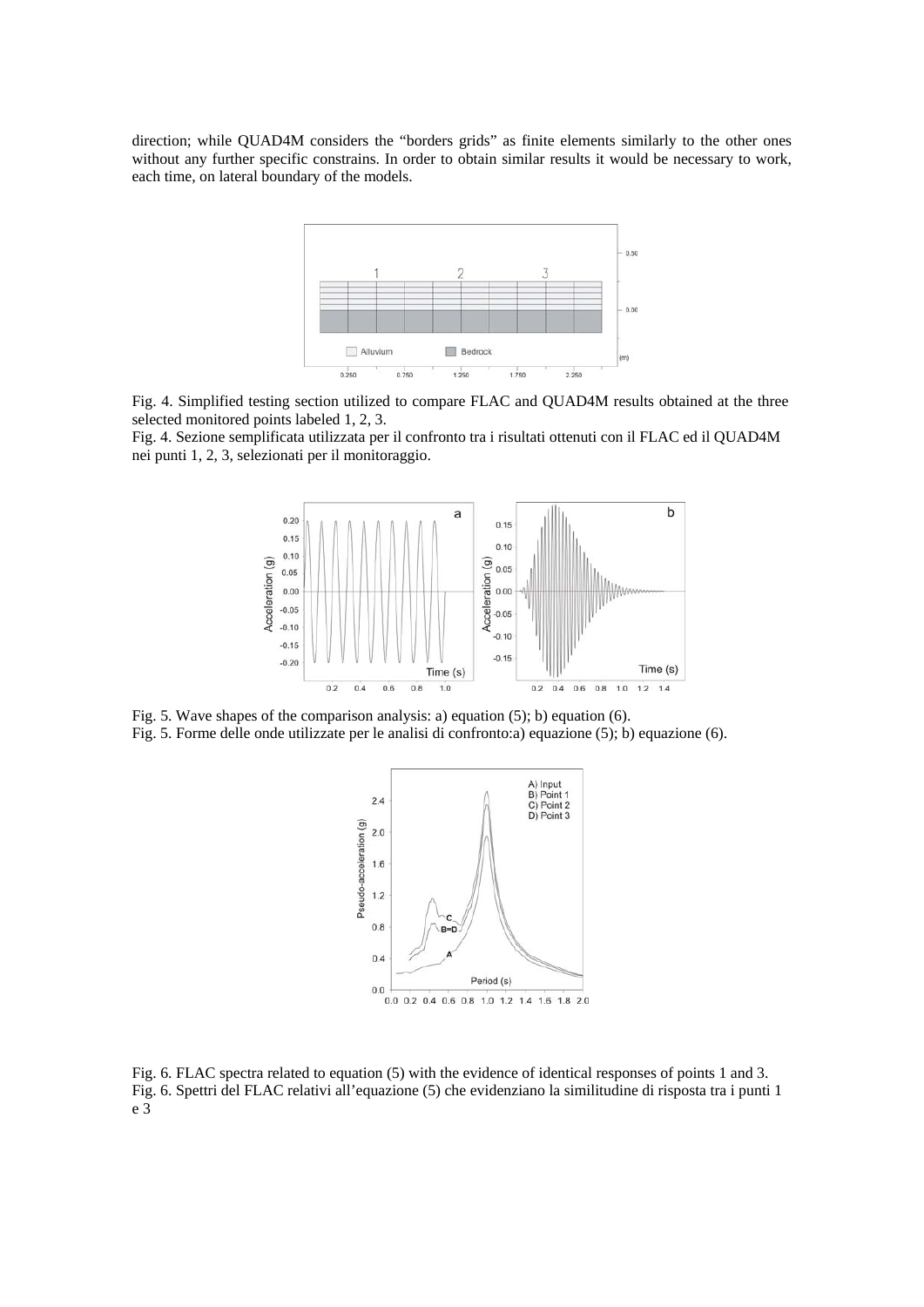

Fig. 7. QUAD4M spectra regarding equation (5): (a) seismic input only on the base, considering free the lateral boundary (the three points responses are identical); (b) seismic input both on the base and on the lateral boundary (responses of points 1 and 3 are identical).

Fig. 7. Spettri di risposta del QUAD4M relativi all'equazione (5): (a) input sismico solo alla base considerando liberi i bordi laterali (le risposte dei tre punti sono identiche); (b) input sismico sia alla base sia sui bordi laterali (solo le risposte dei punti 1 e 3 sono identiche).

#### **RESULTS ANALYSIS**

Numerical results have been carried out considering seismic inputs (in terms of acceleration) applied both horizontally and inclined by  $\pm 45^{\circ}$  at the base of the section reported in fig. 1. The possibility to introduce inclined seismic inputs is a feature particularly important regarding sections showing a complex geology and an asymmetric topography. Also, the parameters  $G/G_0$  and D have been considered both as constants and as functions of shear strain. The results, obtained by linear and equivalent elastic analyses later discussed, are reported in the successive figures showing the pseudo accelerations (defined as the elastic response spectra with a 5% damping) function of the period, at specific points on the topographic surface as reported in fig. 1.



Fig. 8. FLAC spectra regarding equation (6); responses of points 1 and 3 are identical. Fig. 8. Spettri del FLAC relativi all'equazione (6); le risposte dei punti 1 e 3 sono identiche.

#### − *Linear elastic analysis*

This kind of analysis considers  $G/G_0$  and D as constant parameters. Their values are deduced on the base of the maximum shear strain calculated in a preliminary phase step that, for our system, was equal to 0.01 %. For a horizontal seismic input, fig. 10a shows response spectra with absolute maximum values as higher as closer to the central point of the section. The highest pseudo-acceleration value (1.36g) is experienced at the point D with a 0.3 s period. Point H pseudo-accelerogram is deamplified. The +45°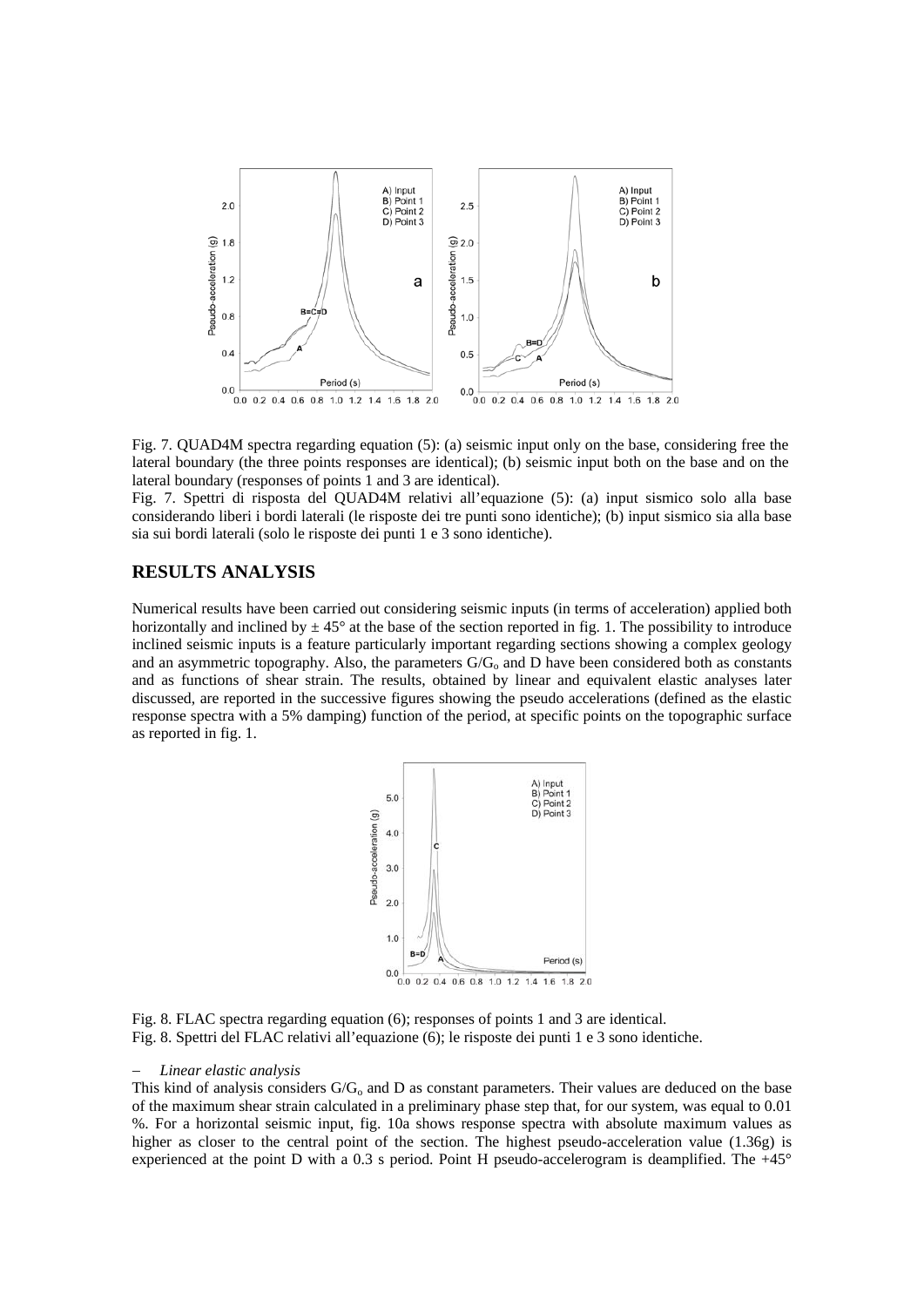inclined seismic input induces response spectra whose absolute maximum is experienced, among virtually monitored points, at point C (0.94g), fig. 10b. Then it follows points D (0.82g) and B (0.6g), all at 0.3 s period. For a -45° inclined seismic input different diagrams, from the above ones, have been obtained, with pseudo-accelerations focused at points G and F, showing similar maximum values (0.77 and 0.78g) at a 0.25 s period, fig. 10c.

#### − *Equivalent linear analysis*

The previous analysis have been carried out again but, this time, varying  $G/G_0$  and D at each iteration, as a function of γ, following the specific lithotypes equations (1, 2, 3 and 4) to perform an equivalent linear analysis. For a horizontal seismic input points E, C and D still show maximum values of pseudoacceleration, fig.10d. The absolute maximum value is found at point E (1.36g) for a 0.12 s period. Point H is still deamplified. The +45° inclined seismic input induces equal maximum values at points B and C (0.82g, T=0.24s). Maximum values are concentrated in 0.15-0.35 s periods range, fig. 10e. The -45° input induced, as in the case of constant parameters, maximum values at points  $E(0.74g)$  and  $F(0.7g)$  both of them at a 0.24 s period, fig. 10f.

The results discussed so far, carried out by FLAC code, have been compared with data obtained by PERGALANI et al. (2000) and FERRINI et al. (2001) applying QUAD4M on the same Castelnuovo's site section. The results obtained by these Authors well matching the results achieved by the FLAC equivalent linear analysis for similar calculation method approach.



Fig. 9. QUAD4M spectra regarding equation (6), seismic inputs applied: (a) only on the base (responses of points 1 and 3 are identical); (b) both on the base and on the lateral boundary (responses of points 1 and 3 are identical).

Fig. 9. Spettri relativi all'equazione (6), input sismico applicato: (a) solo sulla base (le risposte dei punti 1 e 3 sono identiche); (b) sia sulla base, sia sui bordi laterali (le risposte dei punti 1 e 3 sono identiche).

FLAC maximum pseudo-accelerations are slightly higher and with a lower associated frequencies  $(T\cong 0.3s)$  than QUAD4M evaluations, as it is inferred observing in fig. 11 comparison diagrams regarding the two most amplified points in both the analysis (E and D). Point H is deamplified in all FLAC simulations, while it displays an anomalous behavior compared with the other points and translated to high period in QUAD4M calculations. This kind of response, reasonably, is due to boundary effects associated to the utilized algorithm type.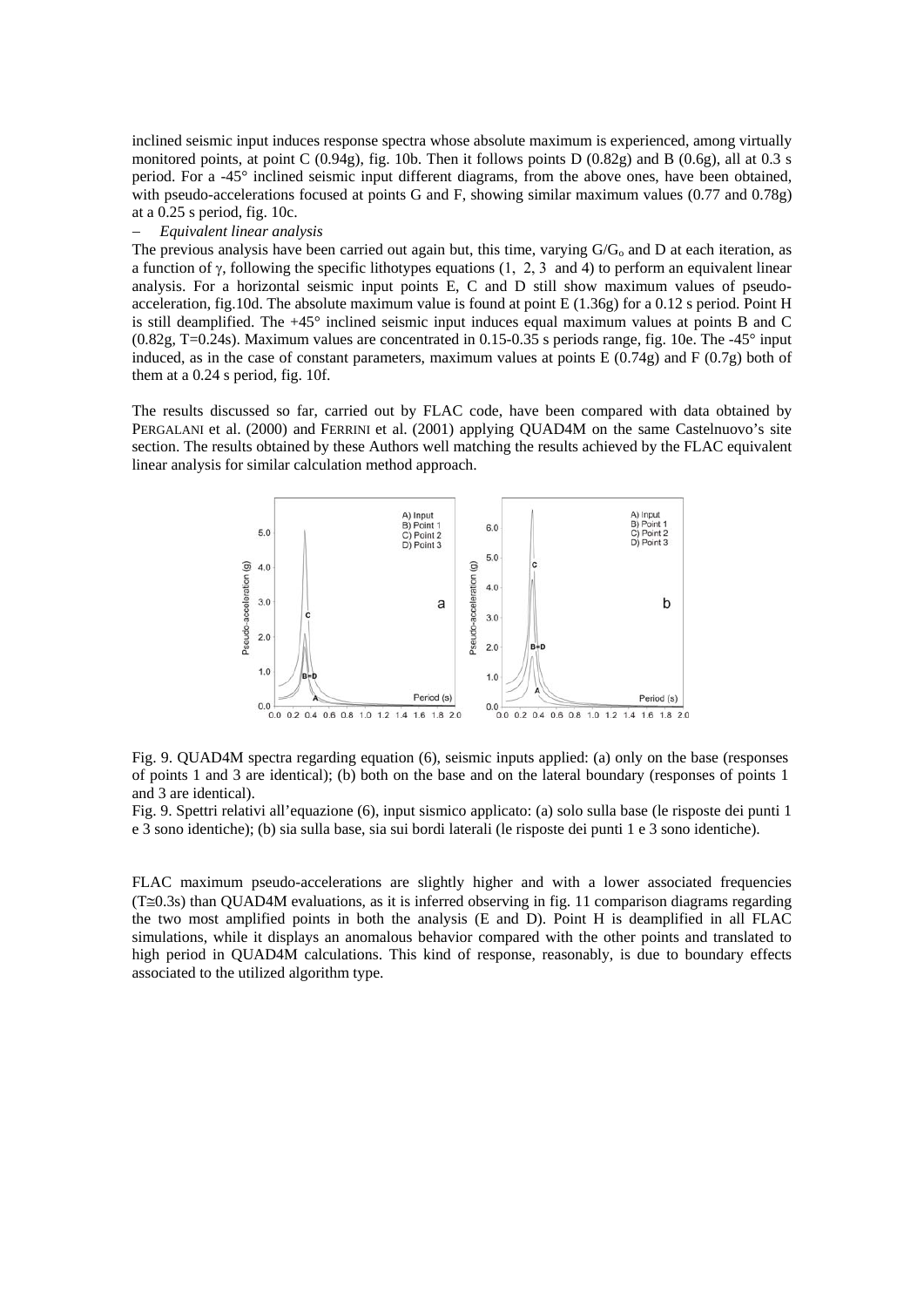

Fig. 10. Response spectra regarding "linear elastic analysis" imposing: (a) horizontal input; (b)  $+45^{\circ}$ inclined input; (c)  $-45^\circ$  inclined input. Response relative to "equivalent linear elastic analysis": (d) horizontal input; (e)  $+45^{\circ}$  inclined input; (f)  $-45^{\circ}$  inclined input.

Fig. 10. Spettri di risposta relativi ad "analisi elastiche lineari" imponendo: (a) input orizzontale; (b) input inclinato di +45<sup>0</sup>; (c) input inclinato di -45<sup>0</sup>. Spettri relativi ad "analisi elastiche lineari equivalenti" imponendo: (d) input orizzontale; (e) input inclinato di  $+45^\circ$ ; (f) input inclinato di  $-45^\circ$ .

## **CONCLUSIONS**

In this paper a Finite Difference Method approach code (FLAC) has been applied on a representative section of Castelnuovo Garfagnana's site (Tuscany – Italy), in order to refine investigation about local seismic response. Thus the FLAC results have been compared with the results carried out by QUAD4M, a much more widely applied code in the seismic analysis field. The analysis of the results allow to state that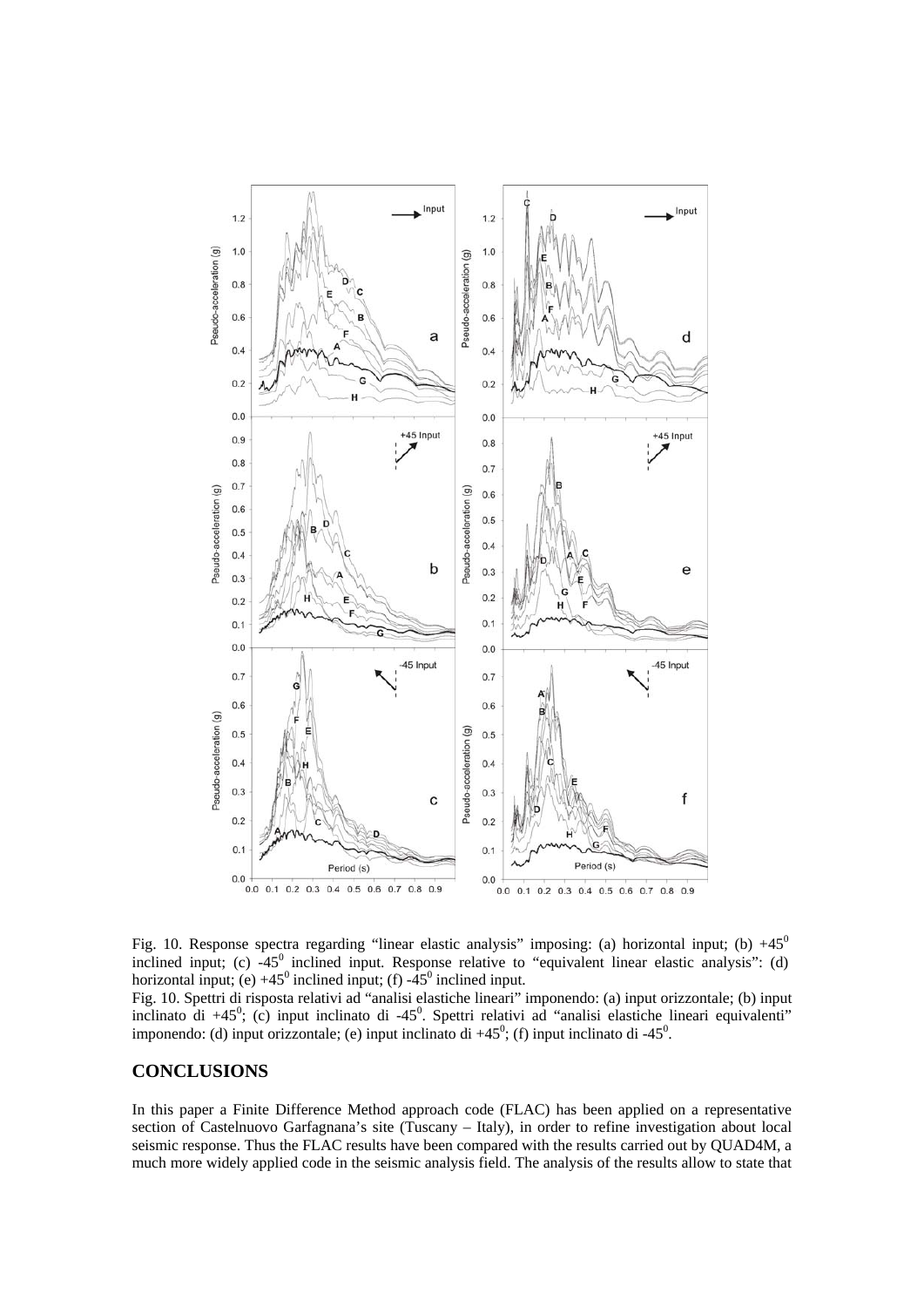FLAC code seismic calculation are comparable to QUAD4M evaluations. The comparison based on the same damped pseudo-sinusoidal wave input, equation (6), pointed out a well matching of the two code results, in particular regarding the frequency in correspondence of the maximums of pseudo-acceleration. On the other hand the intensity of the amplification was affected by the modality of the selected QUAD4M seismic inputs. For QUAD4M evaluations, the importance of the particular input type and, overall, how it is applied, is clearly pointed out comparing fig. 6 to 7b in which higher frequencies peaks appear only when lateral boundary seismic inputs are applied. FLAC analysis, carried out by a variable seismic incident angle, show different surface responses and different surface seismic polarization points, highlighting the code capability to consider, in a sufficiently reasonable way, diverted seismic inputs as well.



Fig.11. Comparison between numerical spectra calculated by FLAC and QUAD4M. Fig.11. Confronto tra gli spettri numerici calcolati con FLAC e QUAD4M

*Acknowledgments:* the Authors are grateful to Arch. M. Ferrini (Seismic Risk Office of Tuscany Region) for the incomparable help in seismic studies on Tuscany territory.

#### **REFERENCES**

PERGALANI F., LUZI L & PETRINI V. (2000) - *Definizione delle istruzioni tecniche e valutazione quantitativa degli effetti locali di alcune località (Castelnuovo Garfagnana)*, Rapporto Regione Toscana – Convenzione Regione Toscana ed Istituto di Ricerca sul Rischio Sismico.

FERRINI M., PETRINI V., LO PRESTI D., PUCI I., LUZI L., PERGALANI F. & SIGNANINI P. (2001) - Numerical modelling for the evaluation of seismic response at Castelnuovo Garfagnana in Central Italy, *Proceedings of the 15th Int. Conf. on Soil Mech. and Geot. Eng.,* 149-154, 27-31 August 2001, Istanbul.

GRUPPO DI LAVORO CPTI (1999) - *Catalogo parametrico dei terremoti italiani*. Bologna, ING, GNDT, SSN.

SCANDONE P. (1999) - *Modello sismotettonico della penisola italiana*. Rapporto Gruppo Nazionale Difesa dai Terremoti, CNR, Roma.

SABETTA F. & PUGLIESE A. (1996) - Estimation of response spectra and simulation of non stationary earthquake ground motion, *Bulletin of the Seismological Society of America*, **86(2)**, 337-352.

HUDSON M., IDRISS I.M. & BEIKAE M. (1994) - *A computer program to evaluate the seismic response of soil structure using FEM procedure and incorporating a compliant base*. User's manual CGM, California: Davis M.

FLAC\_4.0 (2000) - *Fast Lagrangian Analysis of Continua*. Ver. 4.0, Itasca Consulting Group, Minneapolis, Minnesota-USA.